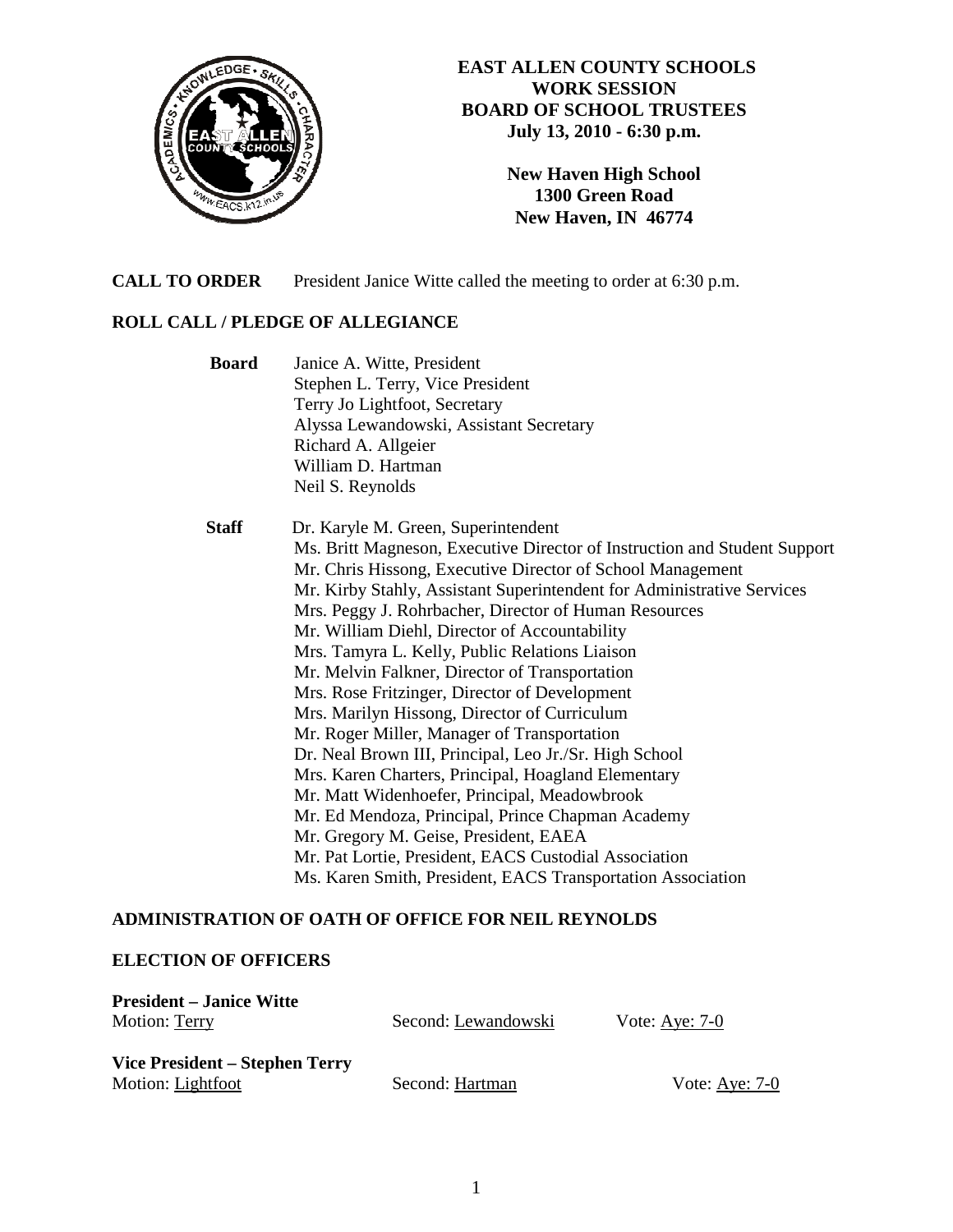|                                                                                                                                     | <b>Secretary – Terry Jo Lightfoot</b>                                                                             |                   |                  |  |  |
|-------------------------------------------------------------------------------------------------------------------------------------|-------------------------------------------------------------------------------------------------------------------|-------------------|------------------|--|--|
|                                                                                                                                     | Motion: Terry                                                                                                     | Second: Hartman   | Vote: Aye: 7-0   |  |  |
|                                                                                                                                     | <b>Assistant Secretary – Alyssa Lewandowski</b><br>Motion: Hartman<br><b>BOARD BUSINESS</b>                       | Second: Lightfoot | Vote: $Aye: 7-0$ |  |  |
|                                                                                                                                     |                                                                                                                   |                   |                  |  |  |
| 1.                                                                                                                                  | <b>Appointment of Treasurer and Deputy Treasurer</b>                                                              |                   |                  |  |  |
|                                                                                                                                     | Motion: That Lois Goeglein be reappointed as Treasurer and Geri Freiburger be<br>reappointed as Deputy Treasurer. |                   |                  |  |  |
|                                                                                                                                     | Motion: Allgeier                                                                                                  | Second: Hartman   | Vote: $Aye: 7-0$ |  |  |
| 2.                                                                                                                                  | <b>Appointment of Common Wage Committee Members</b>                                                               |                   |                  |  |  |
| Motion: That Doug Roemer be reappointed and Kirby Stahly be appointed as the EACS<br>representatives for the Common Wage Committee. |                                                                                                                   |                   |                  |  |  |

| Motion: Terry | Second: Hartman | Vote: Aye: $7-0$ |
|---------------|-----------------|------------------|
|               |                 |                  |

### **3. Review Board Compact – Appendix J**

 **By a unanimous show of hands, the Board readopted the Board Compact for the 2010-11 school year.** 

**APPROVAL OF AGENDA - The agenda was approved with the addition of the following: Public** Comment on Agenda Items; a Conflict of Interest Form; and Action Item 10-0713-05 – Approve Administrative Appointments.

# **APPROVAL OF MINUTES:** June 15, 2010 Executive Session June 15, 2010 Regular Meeting June 29, 2010 Executive Session

### **HEARING OF VISITORS: AGENDA ITEMS**

Ron Walter, Kent Castleman, Options for Redesign Jimella Harris, Don Gerardot, Chris Baker, Terry McDonald, Tim Martin, Denny Nichter, Mickey Hill

**Speaker** Subject(s)

# **INFORMATION ITEMS**

#### **Subject(s)**

Conflict of Interest Statements for the 2010-11SY Meet and Confer Non-Economic Proposals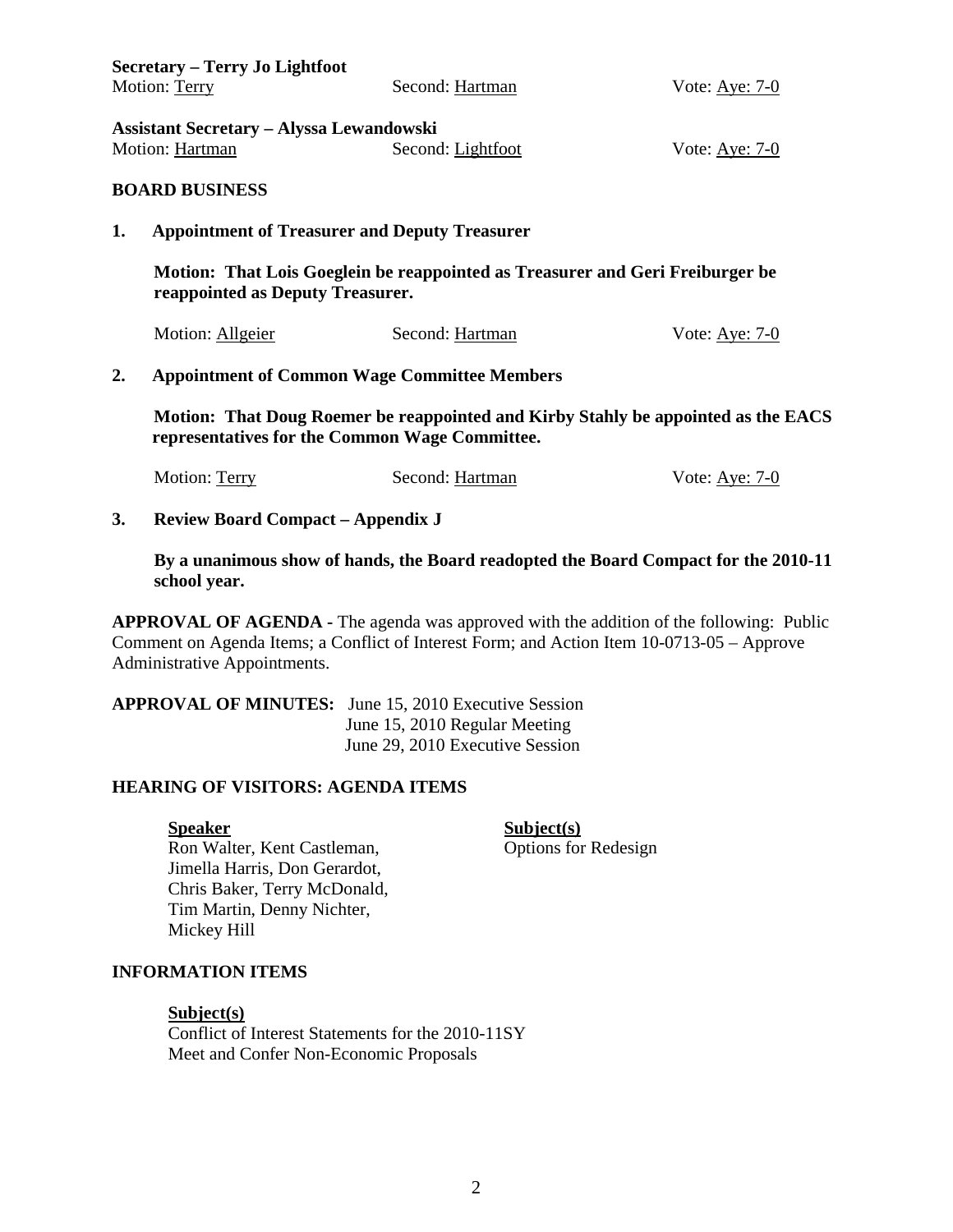#### **SUPERINTENDENT COMMUNICATIONS**

Speaker(s) Subject Bill Diehl Preliminary ISTEP Report

Kirby Stahly, Roger Miller Continuing Discussion of Options for Redesign Kirby Stahly **Capital Projects and Bus Replacement Funds** -2011 Budget Information

#### **ACTION AGENDA**

#### **CONSENT MOTION:**

- **10-0713-01 Approval of Human Resources**
- **10-0713-02 Approval of Financial Reports**
- **10-0713-03 Approval of Meetings and Conferences**

 **Motion: That the Board of School Trustees approve items one through three as presented.** 

Motion: Lightfoot Second: Lewandowski Vote: Aye: 7-0

**10-0713-04 Adopt Resolution for Placing General Fund Resolution on the November 2, 2010 General Election Ballot**

 **Motion: That the Board of School Trustees approve item four as presented.** 

Motion: Lightfoot Second: Allgeier Abstained: Lewandowski Vote: Aye: 6-0-1

**10-0713-05 Approve Administrative Appointments** 

#### **Motion: That the Board of School Trustees approve the administrative appointments for the 2010-11SY:**

Mrs. Jill Brady – Hired as Principal of Leo Elementary School Mrs. Alicia Gatewood – Promotion from Assistant Principal at Paul Harding High School to Principal of New Haven Elementary School Mr. Ed Mendoza – Hired as Principal of Prince Chapman Academy Mr. Kent Hoffman – Hired as Principal of Paul Harding High School Ms. Nicole Singer – Hired as Director of Compliance, including duties at Monroeville Elementary School Motion: Hartman Second: Lewandowski Vote: Aye: 7-0 Dr. Green also presented the following administrative transfers to the Board as information: Dr. Neal Brown III – Transferred as Principal of Paul Harding High School to Principal of Leo Jr./Sr. High School Ms. Thelma Green – Transferred as Principal of Prince Chapman Academy to Principal of Village Elementary School

Mr. Todd Thieme – Transferred as Assistant Principal at Heritage Jr./Sr. High School to Assistant Principal/Athletic Director of Paul Harding High School